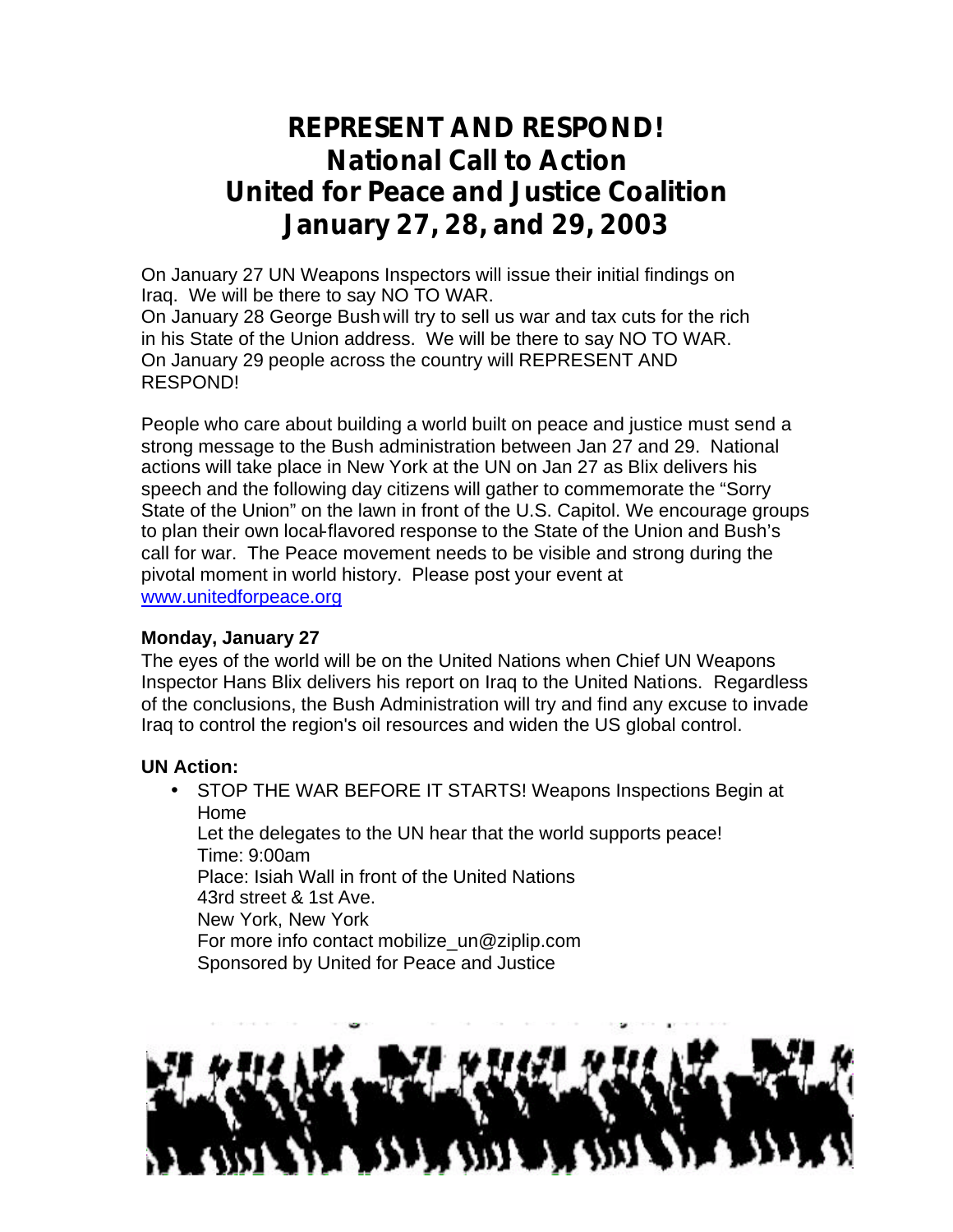• 4:00-6:30 p.m. Re-Convergence at the UN, Dag Hammarskjold Plaza, 47th and 1st Ave., Speak out and tell the world why you, your school and workplace oppose the war. Join Simon Harak, Jesuit priest who has traveled to Iraq many times; well known signers of the Not in Our Name Statement of Conscience, and many others. For more information: 212-969-8058 or email info@notinourname.net

## **Local Action Idea:**

• Take the Hour to say, Not in Our Name will you wage war on Iraq! From noon to 1 p.m. on Jan 27 the Not in Our Name Project encourages everyone to stop business as usual on campuses, in workplaces and communities for debates, discussion and expressions of conscience against the war. Students will gather for debates and protests. Workplaces will be filled with discussion about the war. Shops will close, church bells will ring, radio stations will feature No War on Iraq call-ins that hour. Display the image of the globe in your window and fly it from flagpoles as a sign that you stand with the people of Iraq and the world. Make your voice heard.

www.notinourname.net for ideas, information and updates. Post your events at www.unitedforpeace.org

## **Tuesday, January 28**

George Bush will offer his response to Blix's report and chart a dangerous path for the U.S. in his annual State of the Union address. Bush's speech will kick-off another year of gross violations of immigrant rights, tax cuts for the rich, continued calls to invade Iraq and further efforts to widen the U.S. global empire.

## **State of the Union Action:**

• "The Sorry State of Our Union" Time: 6pm-2am Place: west side US Capitol; Reflecting Pool at 3rd St. NW Washington, DC Rally, Concert and Direct Action Will Challenge Bush's State of The Union Performances by Thievery Corporation, Milemarker, Mr. Lif, 1905, David Rovics, The Whips, 302 Acid, Jungle Jessi and Funk DC. Speakers include



an official response from members of the Congressional Progressive Caucus, the US Green Party, Reverend Billy of the Church of Stop Shopping and others to be announced.

Sponsored by: United for Peace and Justice and the Shirts Off Coalition